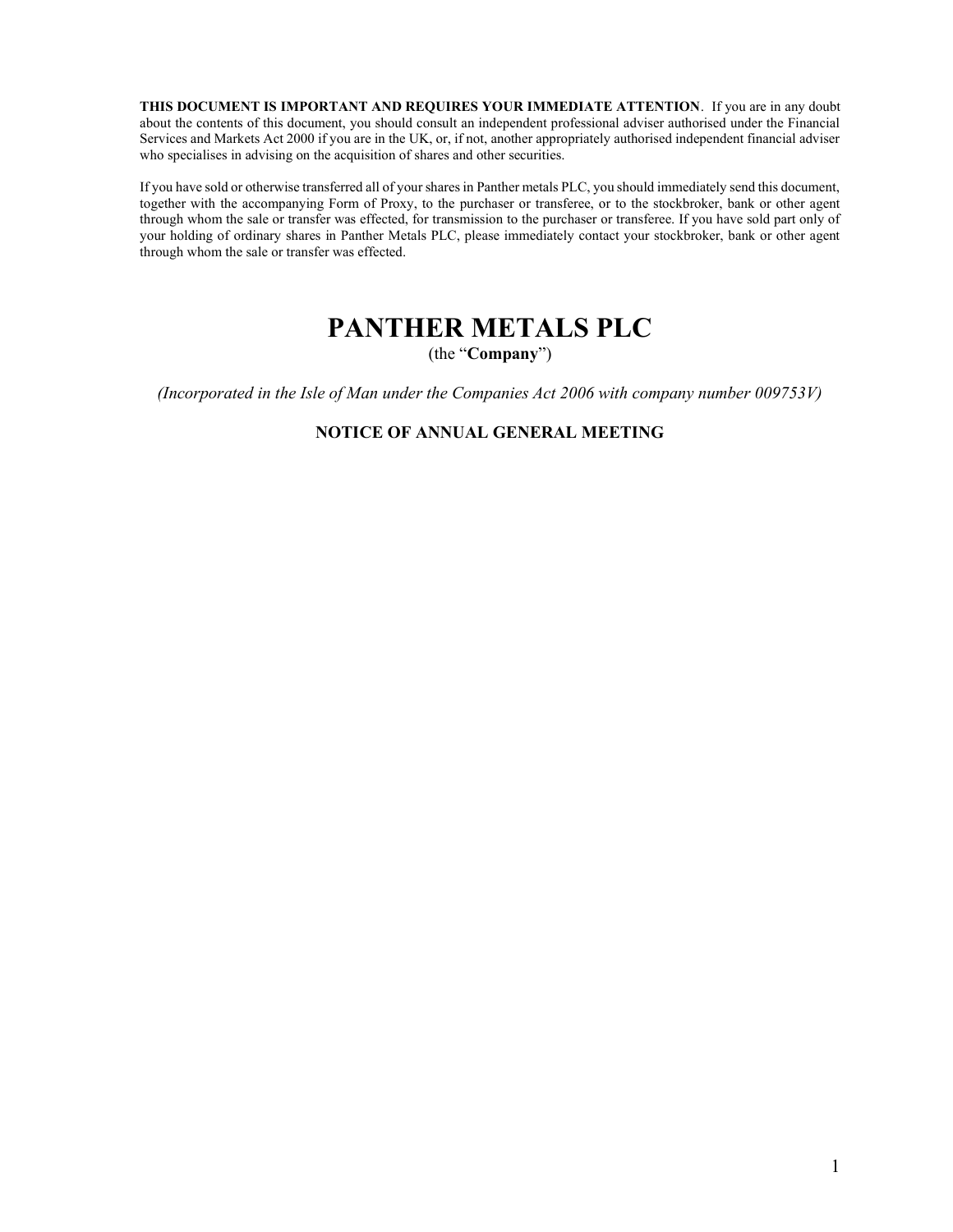# EXPECTED TIMETABLE OF PRINCIPAL EVENTS

| Despatch of this Document                                                                     | $15^{th}$ May 2019       |
|-----------------------------------------------------------------------------------------------|--------------------------|
| Latest time and date for receipt of Forms of $\vert$ 11am 12 <sup>th</sup> June 2019<br>Proxy |                          |
| <b>Annual General Meeting</b>                                                                 | $11$ am $14th$ June 2019 |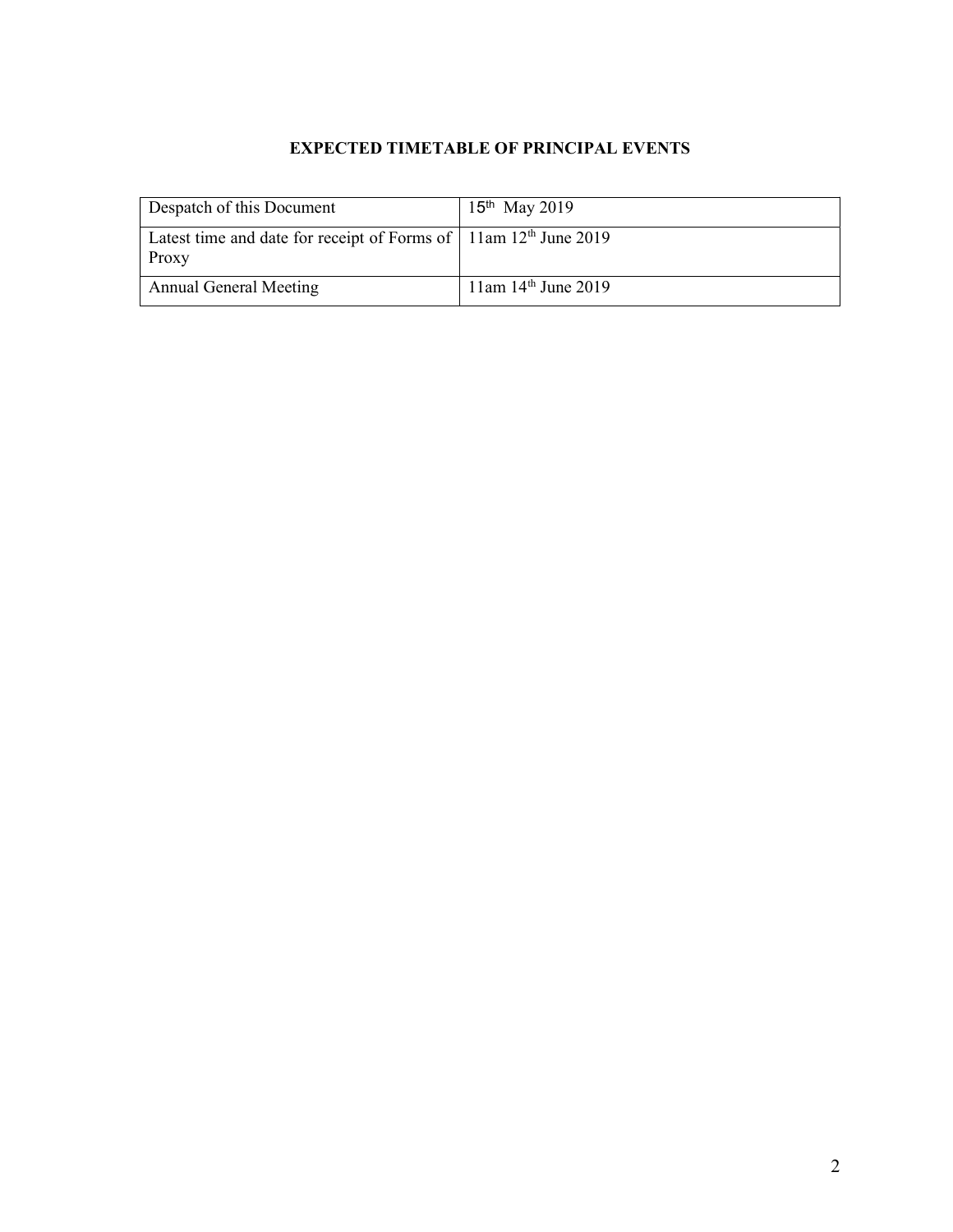# DIRECTORS, PROPOSED DIRECTORS, SECRETARY AND ADVISERS

| <b>Directors</b>                            | Kerim Sener (Non-Executive Chairman)<br>Darren Hazelwood (Chief Executive Officer)<br>Mitchell Patrick Smith (Chief Operating Officer)<br>Nicholas John O'Reilly (Non-Executive Director)<br>Kate Asling (Non-Executive Director)<br>Simon Rothchild (Non-Executive Director) |
|---------------------------------------------|-------------------------------------------------------------------------------------------------------------------------------------------------------------------------------------------------------------------------------------------------------------------------------|
| Secretary                                   | Cavendish Secretaries Limited                                                                                                                                                                                                                                                 |
| <b>Registered Agent</b>                     | Cavendish Trust Company Limited<br>31-37 North Quay<br>Douglas<br>Isle of Man<br>IM1 4LB                                                                                                                                                                                      |
| <b>Registered Office</b>                    | 34 North Quay<br>Douglas<br>Isle of Man<br>IM1 4LB                                                                                                                                                                                                                            |
| <b>NEX Exchange Corporate Adviser</b>       | Peterhouse Capital Limited<br>New Liverpool House<br>$3rd$ Floor<br>15-17 Eldon Street<br>EC2M 7LD                                                                                                                                                                            |
| <b>Auditors</b>                             | UHY Hacker Young LLP<br>Quadrant House<br>4 Thomas More Square<br>London<br>E1W 1YW                                                                                                                                                                                           |
| <b>Registrars/CREST Service Provider</b>    | Computershare Investor Services (IOM) Limited<br>Millennium House<br>46 Athol Street<br>Douglas<br>Isle of Man<br>IM1 1JB                                                                                                                                                     |
| New website (if Change of Name is approved) | www.panthermetalsplc.co.uk                                                                                                                                                                                                                                                    |
| <b>NEX Exchange Growth Market symbol</b>    | <b>PALM</b>                                                                                                                                                                                                                                                                   |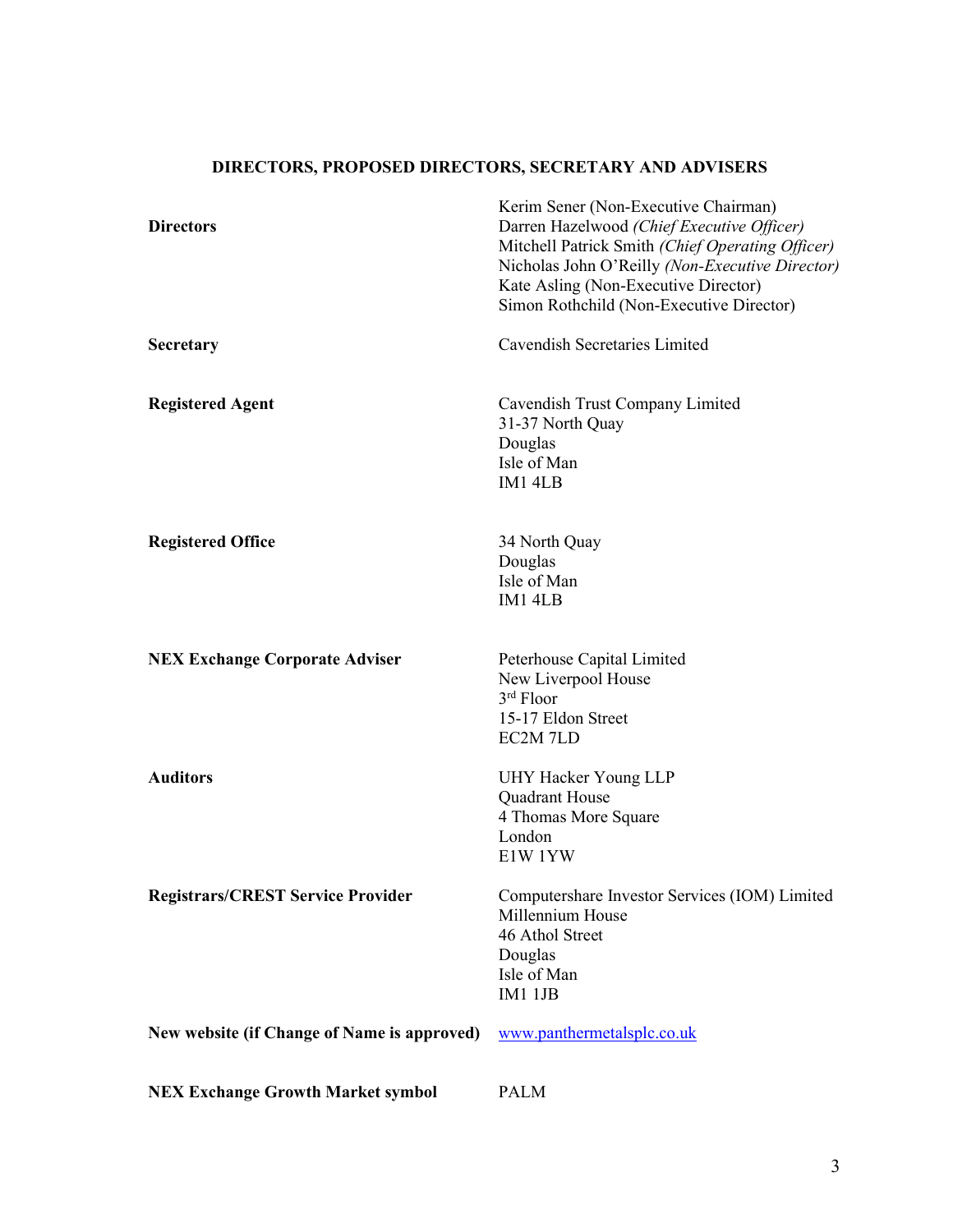# (TIDM)

# PANTHER METALS PLC

(the "Company")

(Incorporated in the Isle of Man under the Companies Act 2006 with company number 009753V)

Directors: Kerim Sener Darren Hazelwood Mitchell Patrick Smith Nicholas John O'Reilly Kate Asling Simon Rothchild

Registered Office: 34 North Quay Douglas Isle of Man IM1 4LB

15th May 2019

Company Number: 009753V

#### THE ISLE OF MAN COMPANIES ACT 2006

#### PUBLIC COMPANY LIMITED BY SHARES

## NOTICE OF ANNUAL GENERAL MEETING

of

#### PANTHER METALS PLC (the "Company")

Notice is hereby given that the 2019 Annual General Meeting of the Company will be held on 14<sup>th</sup> June 2019 at 11am at 162 Clontarf Road, Dublin, DO3 F6T0, Ireland for the purpose of considering and, if thought fit, passing the following Resolutions, of which Resolutions 1 to 3 are being proposed as ordinary resolutions and Resolution is being proposed as a special resolution.

#### ROUTINE BUSINESS

Ordinary Resolutions

1. To receive and adopt the Company's financial accounts for the period ending 31 December 2018 together with the directors' report and auditor's report on those accounts.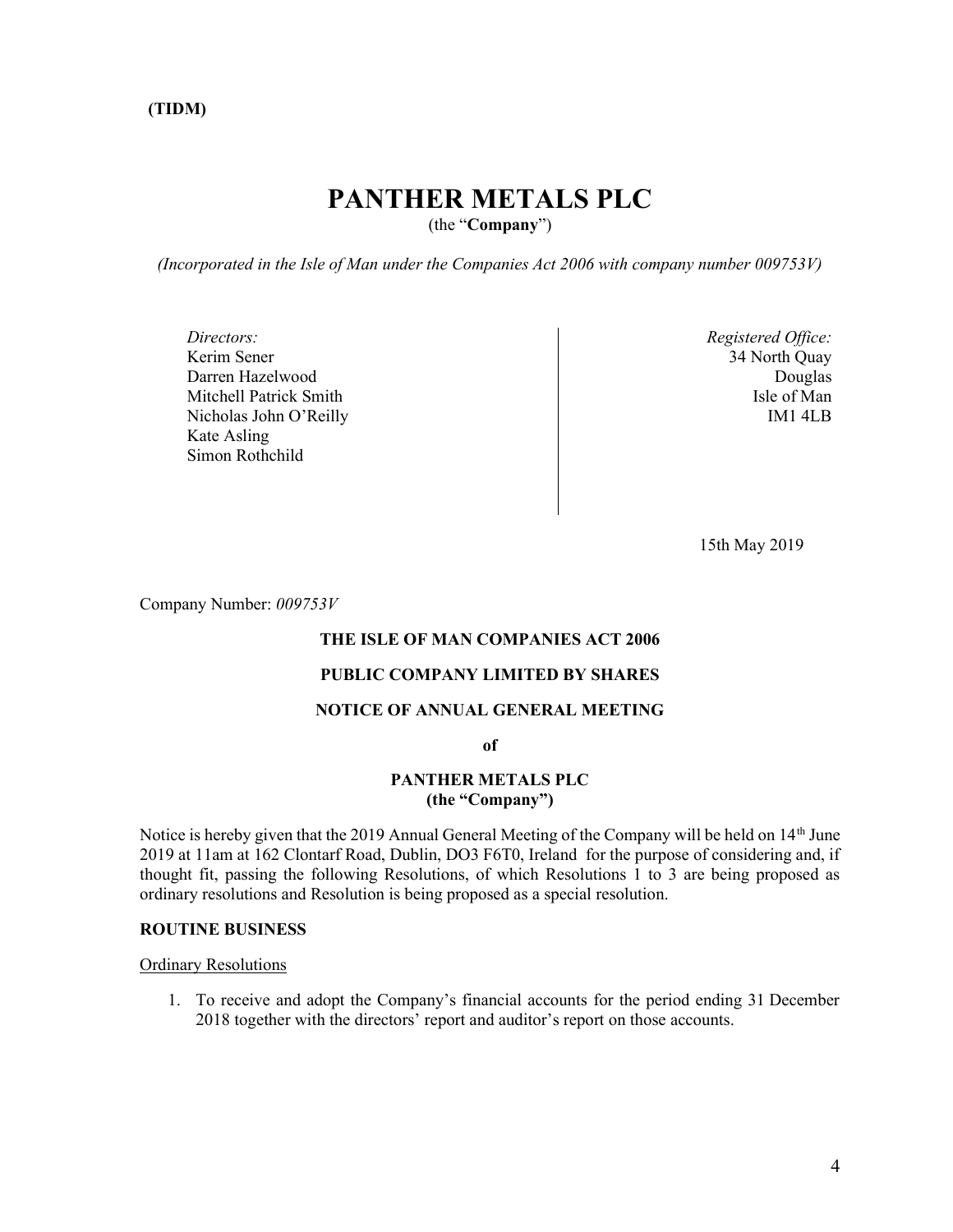- 2. It is proposed by the Directors that UHY Hacker Young LLP of Quadrant House, 4 Thomas More Square, London E1W 1YW be retained as Auditors of the Company.
- 3. To authorise the Directors to fix the remuneration of the auditors.

## SPECIAL BUSINESS

#### Special Resolutions

4. That the directors of the Company be authorised and empowered to allot ordinary shares of no par value in the Company ("Ordinary Shares") and rights to subscribe for Ordinary Shares (together "equity securities") for cash in accordance with Article 5.1 of the Articles in respect of 600,000,000 (Six Hundered million) new ordinary shares in the capital of the Company as if the restrictions on the issue of equity securities in Article 5.2 of the Articles did not apply to any such allotment, such power shall expire on the date occurring 15 months from the date of this special resolution or (if earlier) the conclusion of the annual general meeting of the Company to be held in 2019, provided that the Company may, before the expiry of this power, make an offer or agreement which would or might require equity securities to be allotted after the expiry of this power and the directors may allot equity securities in pursuance of such an offer or agreement as if the power had not expired.

> By Order of the Board Darren Hazelwood Director

Dated 15th May 2019

Registered Office:

34 North Quay Douglas Isle of Man IM1 4LB

Notes:

- 1 A member entitled to attend and vote at the above meeting convened by the above notice shall be entitled to appoint a proxy (or proxies) to attend and vote in his place. Such proxy need not be a member of the Company.
- 2 A Form of Proxy is enclosed. The appointment of a proxy will not prevent a shareholder from subsequently attending and voting at the meeting in person, in which case any votes cast by the proxy will be excluded.
- 3 A member is entitled to appoint one or more persons as proxies to exercise all or any of his rights to attend, speak and vote at the meeting.
- 4 A member may appoint more than one proxy in relation to the meeting provided that each proxy is appointed to exercise the rights attached to a different share or shares held by him. To appoint more than one proxy, you will need to complete a separate Form of Proxy in relation to each appointment. Additional Forms of Proxy may be obtained by photocopying the enclosed Form of Proxy. Where more than one proxy is appointed, you will need to state clearly on each Form of Proxy the number of Ordinary Shares in relation to which each proxy is appointed. A failure to specify the number of Ordinary Shares each proxy appointment relates to or specifying a number in excess of those held by the member may result in the proxy appointment being invalid. You can only appoint a proxy using the procedures set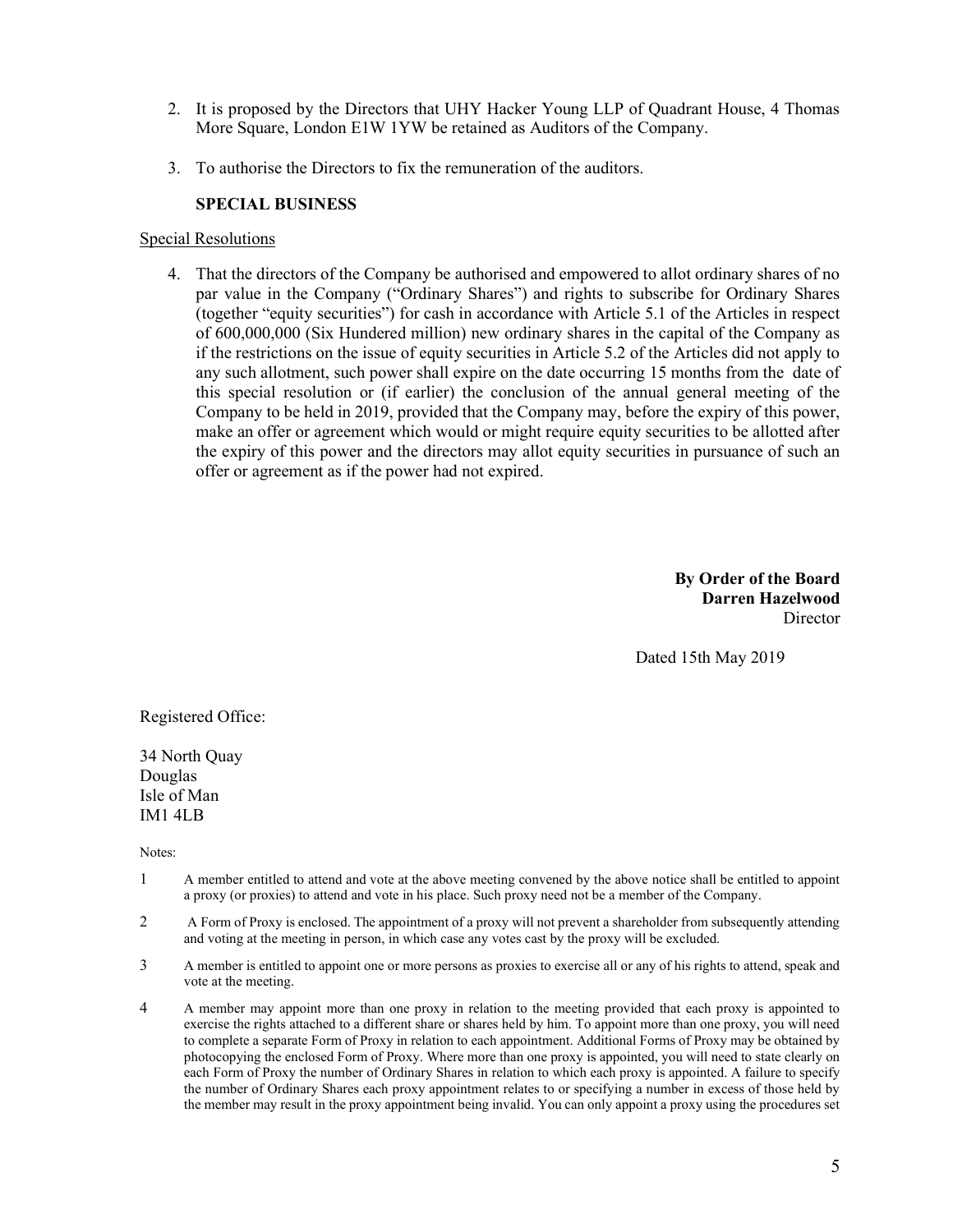out in these notes and the notes of the Form of Proxy. Where only one proxy is appointed, such proxy will be deemed to represent you in respect of your entire holding of Ordinary shares.

- 5 To be valid, the Form of Proxy must be completed in accordance with the instructions set out on the form and (together with the power of attorney or other authority, if any, under which it is signed or a notarially certified copy of such power or authority) deposited at, or posted to the Company at New Liverpool House, 15 Eldon Street, London, EC2M  $7LD$  to be received not later that  $11$ am  $12<sup>th</sup>$  June 2019. Completion and return of the Form of Proxy will not preclude shareholders from attending or voting at the meeting in person.
- 6 In the case of joint holders, the vote of the senior who tenders a vote, whether in person or by proxy, will be accepted to the exclusion of the votes of any other joint holders. For these purposes, seniority shall be determined by the order in which the names stand in the register of members in respect of the joint holding.
- 7 In the case of a corporation, the Form of Proxy must be executed under its common seal or signed on its behalf by a duly authorised attorney or duly authorised officer of the corporation.
- 8 As provided in Regulation 22 of the Uncertificated Securities Regulations 2006 (as amended), only those members registered in the register of members of the Company 48 hours before the time set for the meeting shall be entitled to attend and vote at the meeting in respect of the number of Ordinary Shares registered in their name at that time. Changes to entries on the relevant register of securities after that time shall be disregarded in determining the rights of any person to attend or vote at the meeting.
- 9 Documents for Inspection The following information, which is available for inspection during normal business hours at the registered office of the Company on any weekday (Saturdays, Sundays and public holidays excepted) from the date of this notice until the date of the Annual General Meeting, will also be available for inspection at the place of the Annual General Meeting for a period of 15 minutes prior to the meeting and until the conclusion of the meeting:
	- Memorandum and Articles of Association of the Company; and
	- Copies of the service contracts of each of the directors of the Company.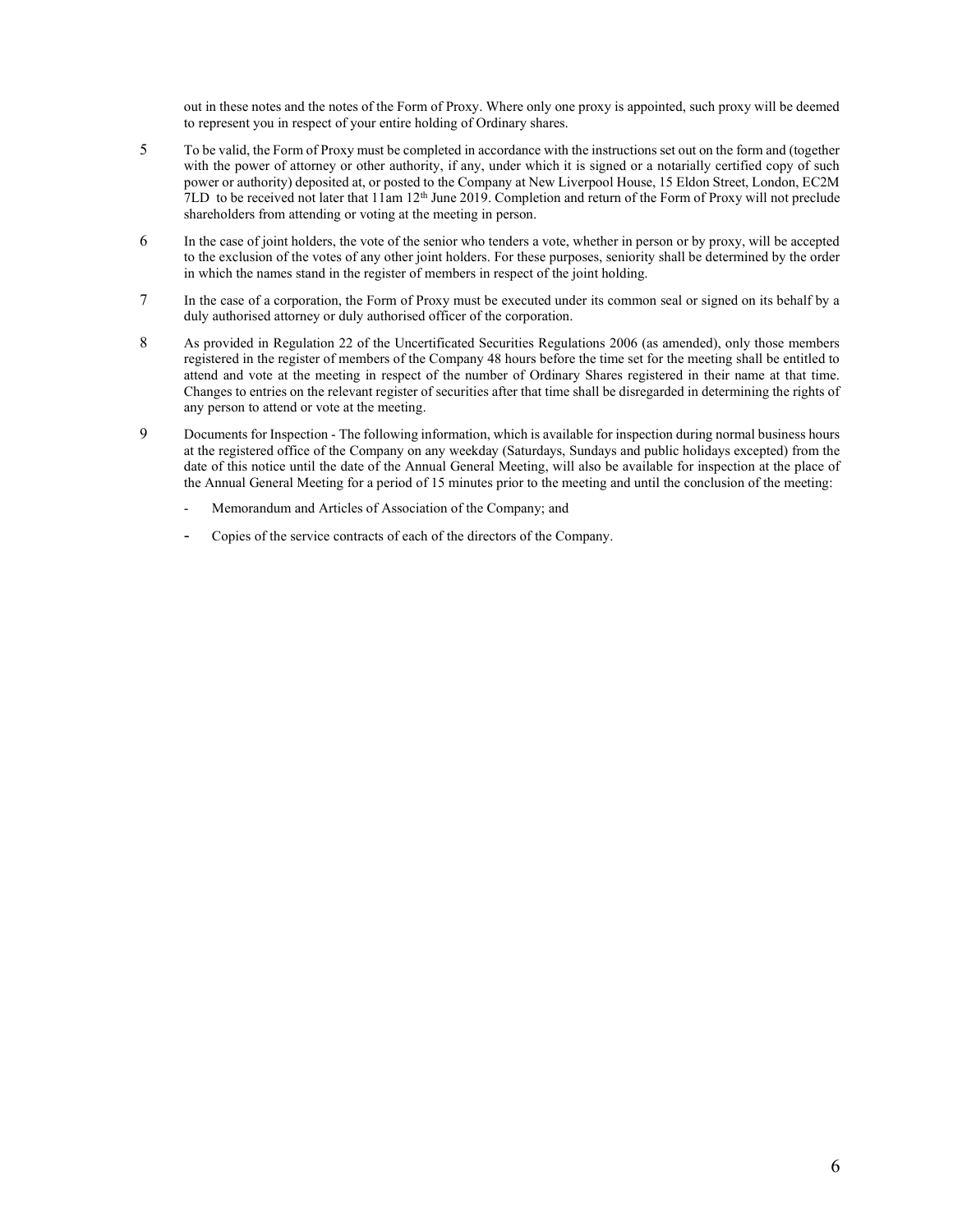# PANTHER METALS PLC

(a company incorporated in the Isle of Man and registered with number  $009753V$ )

# ANNUAL GENERAL MEETING

# 11am 14th June 2019 at 162 Clontarf Road, Dublin, D03 F6Y0, Ireland FORM OF PROXY

| To: Panther Metals PLC (the "Company") |
|----------------------------------------|
|                                        |
|                                        |
|                                        |

being (a) member/members of the Company, hereby appoint as my/our proxy, to attend and, on a poll, vote on my/our behalf at the Annual General Meeting of the Company to be held on 14<sup>th</sup> June 2019 at 11am at 162 Clontarf Road, Dublin, D03 F6Y0, Ireland and at any adjournment thereof (the "Annual General Meeting"), the duly appointed Chairman of the Annual General Meeting or (see Note 1):

………………………………………………………………………………………

My/our proxy is to vote as indicated by an "X" below in respect of the resolution set out in the notice of the Annual General Meeting. If no specific direction to voting is given, the proxy will vote or abstain at his discretion.

Please tick here if this proxy appointment is one of multiple appointments being made  $\Box$ 

If this proxy appointment is one of multiple appointments being made, please state the number of Ordinary Shares in relation to which the above named proxy is authorised to act *(see Note 3)*:

| <b>ORDINARY RESOLUTIONS</b>                                                                                       | <b>FOR</b> | <b>AGAINST</b> | WITHHELD |
|-------------------------------------------------------------------------------------------------------------------|------------|----------------|----------|
| <b>Resolution 1</b><br>To receive and adopt the Company's financial<br>accounts for the period ending 31 December |            |                |          |
| 2018.                                                                                                             |            |                |          |

…………………………. Ordinary Shares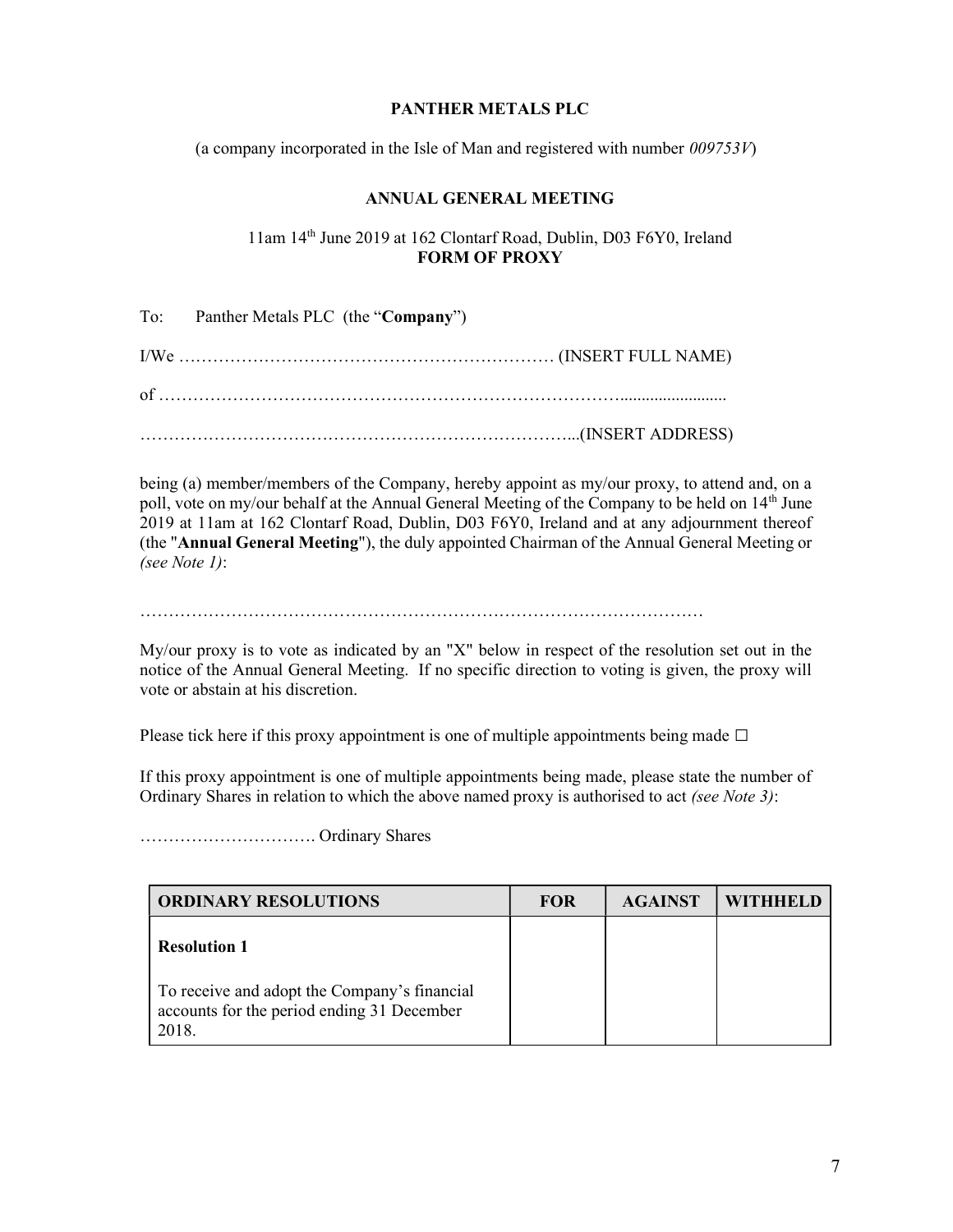| <b>ORDINARY RESOLUTIONS</b>                                                                                                                                          | <b>FOR</b> | <b>AGAINST</b> |          |
|----------------------------------------------------------------------------------------------------------------------------------------------------------------------|------------|----------------|----------|
| <b>Resolution 2</b><br>To approve the retention of UHY Hacker Young<br>LLP of Quadrant House, 4 Thomas More Square,<br>London E1W 1YW as Auditors of the Company.    |            |                |          |
| <b>Resolution 3</b><br>To authorise the directors to fix the remuneration<br>of the auditors.                                                                        |            |                |          |
| <b>SPECIAL RESOLUTIONS</b>                                                                                                                                           | <b>FOR</b> | <b>AGAINST</b> | WITHHELD |
| <b>Resolution 4</b><br>To disapply the pre-emption rights in respect of<br>6,000,000,000 (Six hundered million) new<br>ordinary shares in the capital of the Company |            |                |          |

Signature(s) or Common Seal

………………………………………………………………………

Date …………………………………………….

#### **Notes**

- 1 A proxy need not be a member of the Company. Completion and return of this Form of Proxy does not preclude a member from subsequently attending and voting at the meeting. If you wish to appoint a proxy other than the Chairman of the Meeting, please cross out the words "the Chairman of the Meeting or" and write the full name and address of your proxy in the space provided. The change should be initialed.
- 2 If you do not indicate how you wish your proxy to vote on the specified resolution or on any matters (including any amendments to the resolutions), the proxy will exercise his/her discretion as to how he/she votes and as to whether or not he/she abstains from voting. A 'vote withheld' is not a vote in law and will not be counted in the calculation of the proportion of the votes for and against the resolution.
- 3 To appoint more than one proxy you may photocopy this Form of Proxy. Where more than one proxy is appointed, please tick the box provided above and indicate the number of Ordinary Shares in relation to which each proxy is authorised to act (which, in aggregate, should not exceed the number of Ordinary Shares held by you). All Forms of Proxy must be signed and should be returned together in the same envelope.